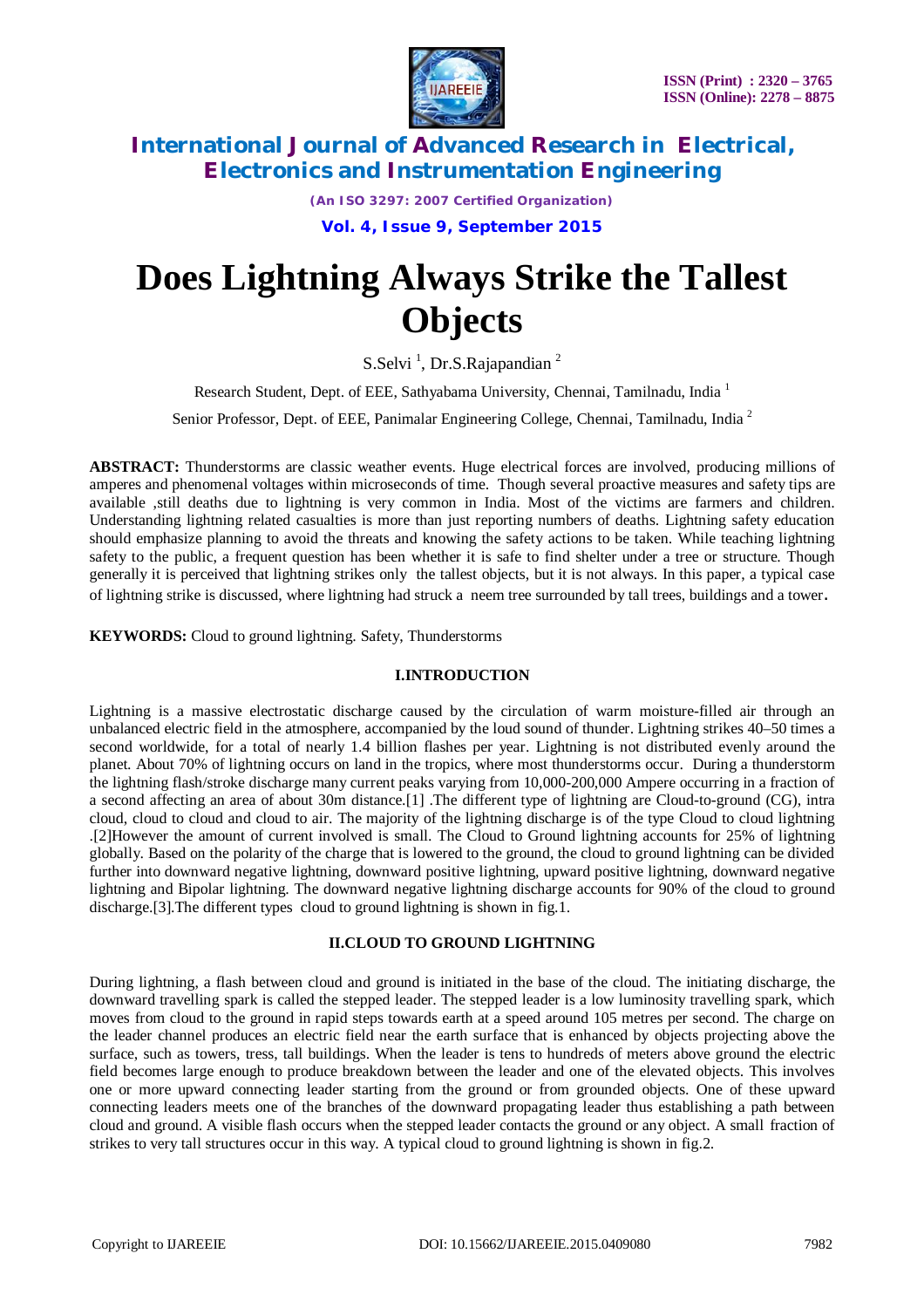

*(An ISO 3297: 2007 Certified Organization)*

## **Vol. 4, Issue 9, September 2015**



Fig 1. Cloud-to-Ground Lighting Flashes. The top left picture (a) demonstrates a negative CG flash, this type of negative CG flash accounts for ~90 % of all CG flashes. In (b) a positive Cg flash is depicted, this type of CG flash accounts for ~10 % of all CG flashes. Also possible are positive ground-to-cloud flashes (c) and negative ground-tocloud flashes (d).

The lightning flash study on the Empire state building shows that most of the flashes to tall structures are initiated by the structure itself. The structure initiated flashes differ significantly from the usual cloud to ground flash. The flashes initiated by stepped leaders start at the building top and propagate upward to the cloud. The upward moving, stepped leaders from the object may well contact downward moving leaders from the clouds beneath or within the cloud. However the stepped leaders are not only initiated from the top but also from the lower level of structure. If the electric charge of the stepped leader emanating from the lower level is greater than one from the top of the structure, it may well propagate and contact the downward leader and thereby striking the structure at some lower level. This is the reason that lightning does not always hit the tallest object. A typical case of lightning strike where lightning had struck a smaller tree which is surrounded by buildings, tower and trees taller than the said tree is discussed here.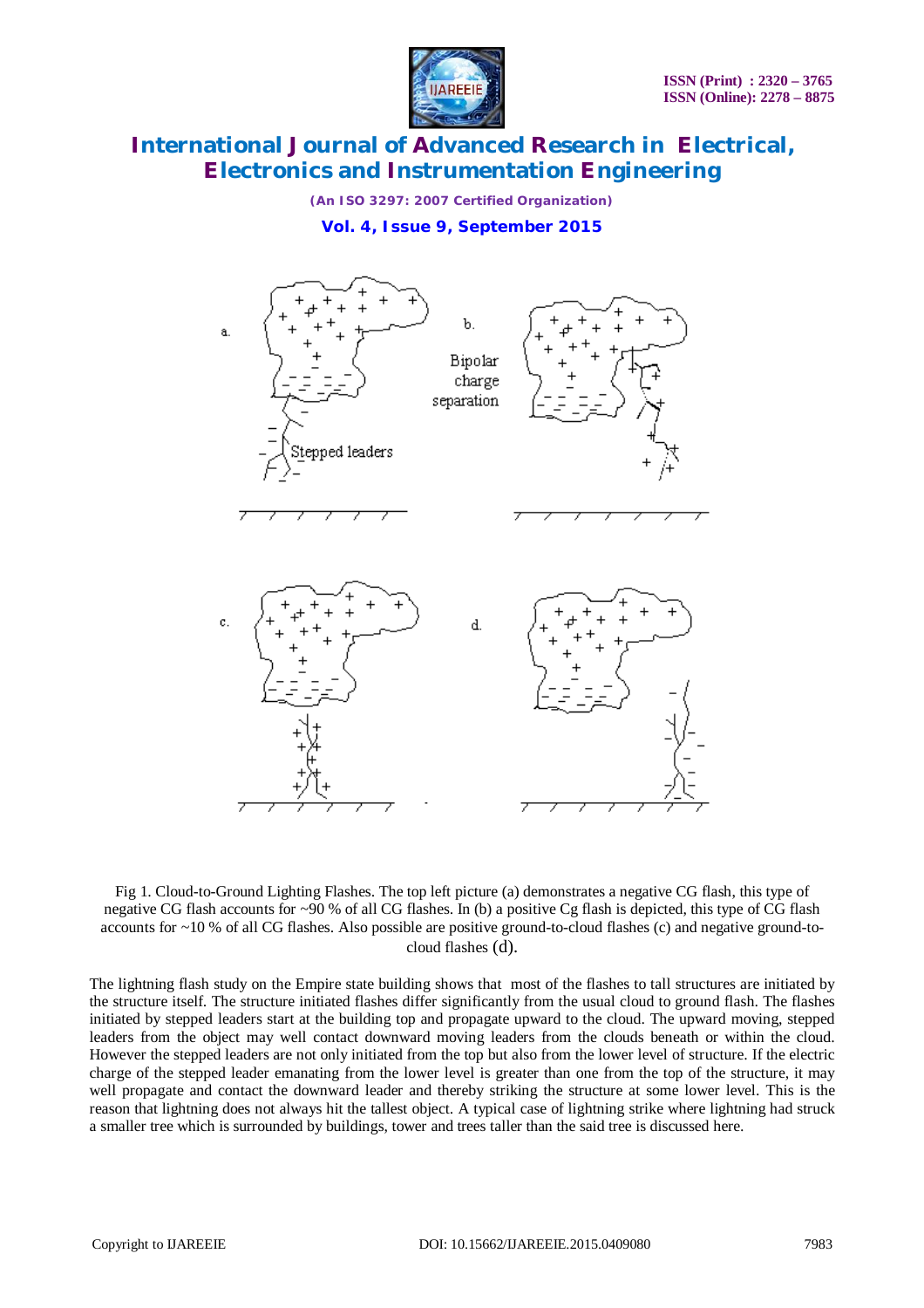

*(An ISO 3297: 2007 Certified Organization)* **Vol. 4, Issue 9, September 2015**



Fig 2: Representation of cloud to Ground Lightning.

## **III.CASE STUDY**

In April 13 2015 in Gudiyatham, Vellore district of Tamilnadu, few people were playing cricket in a ground.As it had started raining they found shelter under a neem tree.[3]. The lightning had struck the neem tree and one student was dead and six others were injured. The authors had visited this place and the topological survey map of the location is shown below. As shown in fig .3. the Neem tree is surrounded by tower on one side, palm tree on the other side and the third side by distribution line and the fourth side by a building. The neem tree (point of the strike) is surrounded by almost in all sides by trees and buildings which are taller than the neem tree. In spite of this lightning had struck the tree. The topological survey of the place is shown in fig.3.

## **IV. DISCUSSIONS**

A typical cloud to ground lightning strike can be over five kilometres long. But it is not necessary that the clouds over few kilometres alone can cause a lightning flash. In this case, if the cloud is over few kilometres long, then it should have hit the tower, which is four times the height of the Neem tree. Whereas it had struck the Neem tree, which is shorter than the surrounding trees and buildings. So the probability of lightning strike not only depends on the height of the object but also highly on the space charge distribution and position of cloud. From this case study, our observation is that the low lying clouds moving into the gap between the objects should have provided proper space charge distribution, such that the stepped leader initiated from the Neem tree would have met the downward stepped leader from the cloud, thereby causing a flash.